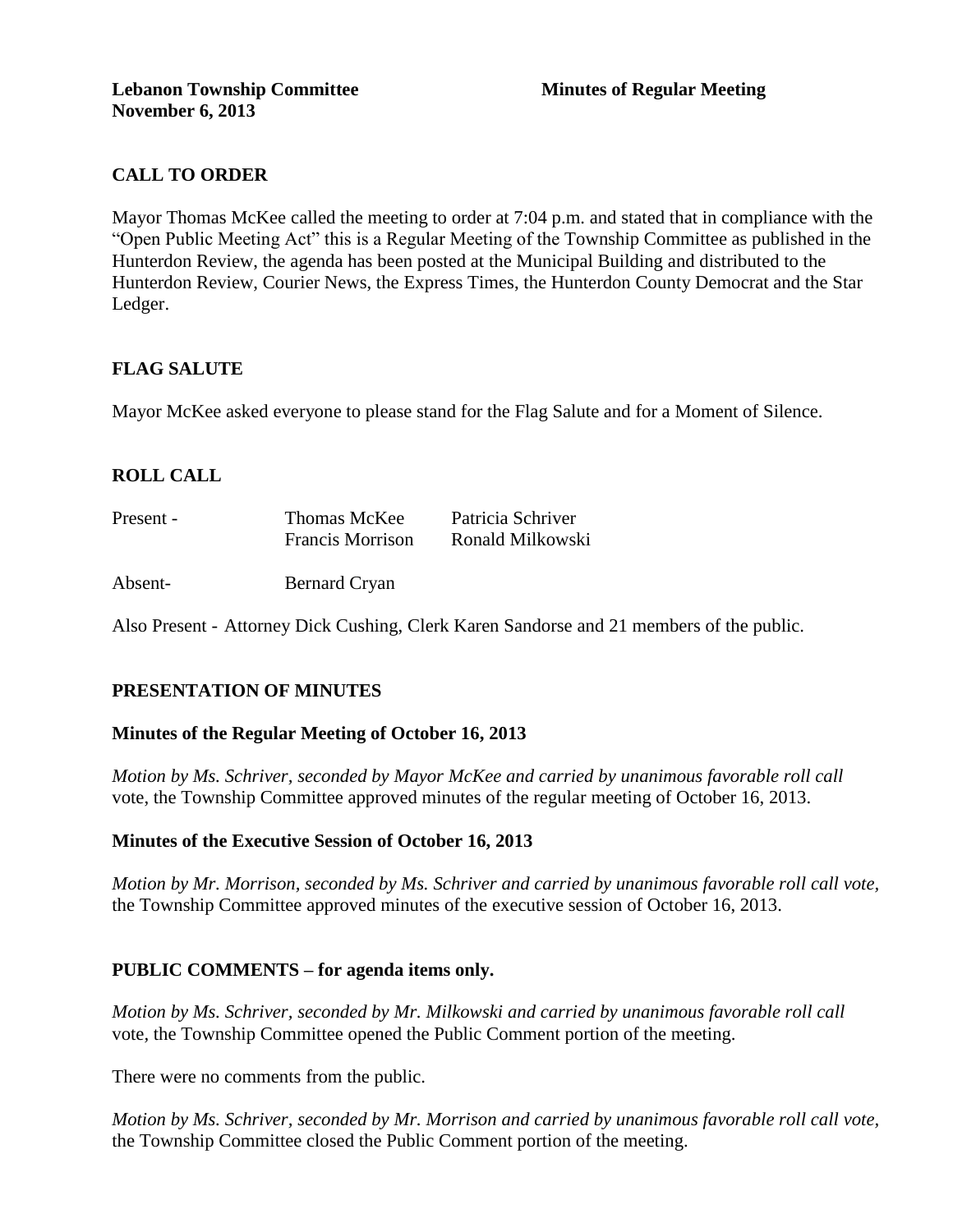LTCM 11/06/2013 Page 2 of 12

## **RESOLUTION**

### **Resolution No. 84-2013 – Municipal Alliance Grant Extension**

*Motion by Ms. Schriver, seconded by Mr. Morrison and carried by unanimous favorable roll*  call vote, the Township Committee approved Resolution No.84-2013 as written below.

## TOWNSHIP OF LEBANON COUNTY OF HUNTERDON STATE OF NEW JERSEY RESOLUTION NO. 84-2013 FISCAL GRANT EXTENSION JANUARY 1, 2014 to JUNE 30, 2014

WHEREAS, the Governor's Council on Alcoholism and Drug Abuse established the Municipal Alliances for the Prevention of Alcoholism and Drug Abuse in 1989 to educate and engage residents, local government and law enforcement officials, schools, nonprofit organizations, the faith community, parents, youth and other allies in efforts to prevent alcoholism and drug abuse in communities throughout New Jersey.

WHEREAS, the Township of Lebanon, County of Hunterdon, State of New Jersey recognizes that the abuse of alcohol and drugs is a serious problem in our society amongst persons of all ages; and therefore has an established Municipal Alliance Committee; and,

WHEREAS, the Township of Lebanon, further recognizes that it is incumbent upon not only public officials but upon the entire community to take action to prevent such abuses in our community; and, WHEREAS, the Township of Lebanon was approved for a Municipal Alliance grant for the January 1, 2013 through December 31, 2013 grant term; and,

WHEREAS, the Governor's Council on Alcoholism and Drug Abuse has extended the 2013 grant term until June 30, 2014, in order to transition the grant to a fiscal year rather than calendar year cycle; and,

WHEREAS, funding has been made available to the Voorhees Municipal Alliance in the amount of 50% of its approved 2013 grant total for the six-month extension period of January 1, 2014 to June 30, 2014, contingent upon meeting the 25% Cash Match and 75% In-Kind Match grant requirement for the extension funding.

NOW, THEREFORE, BE IT RESOLVED by the Township of Lebanon, County of Hunterdon, State of New Jersey hereby recognizes the following:

- 1. The Township of Lebanon Committee does hereby support the submission of an application for the Voorhees Municipal Alliance grant for calendar year 2013 in the amount of \$10,150.
- 2. The Township of Lebanon Committee acknowledges the terms and conditions for the Municipal Alliance grant.

#### **Resolution No. 85-2013- Request County to Undertake Animal Control Responsibilities**

*Motion by Mr. Milkowski, seconded by Mr. Morrison and carried by unanimous favorable roll*  call vote, the Township Committee approved Resolution No.85-2013 as written below.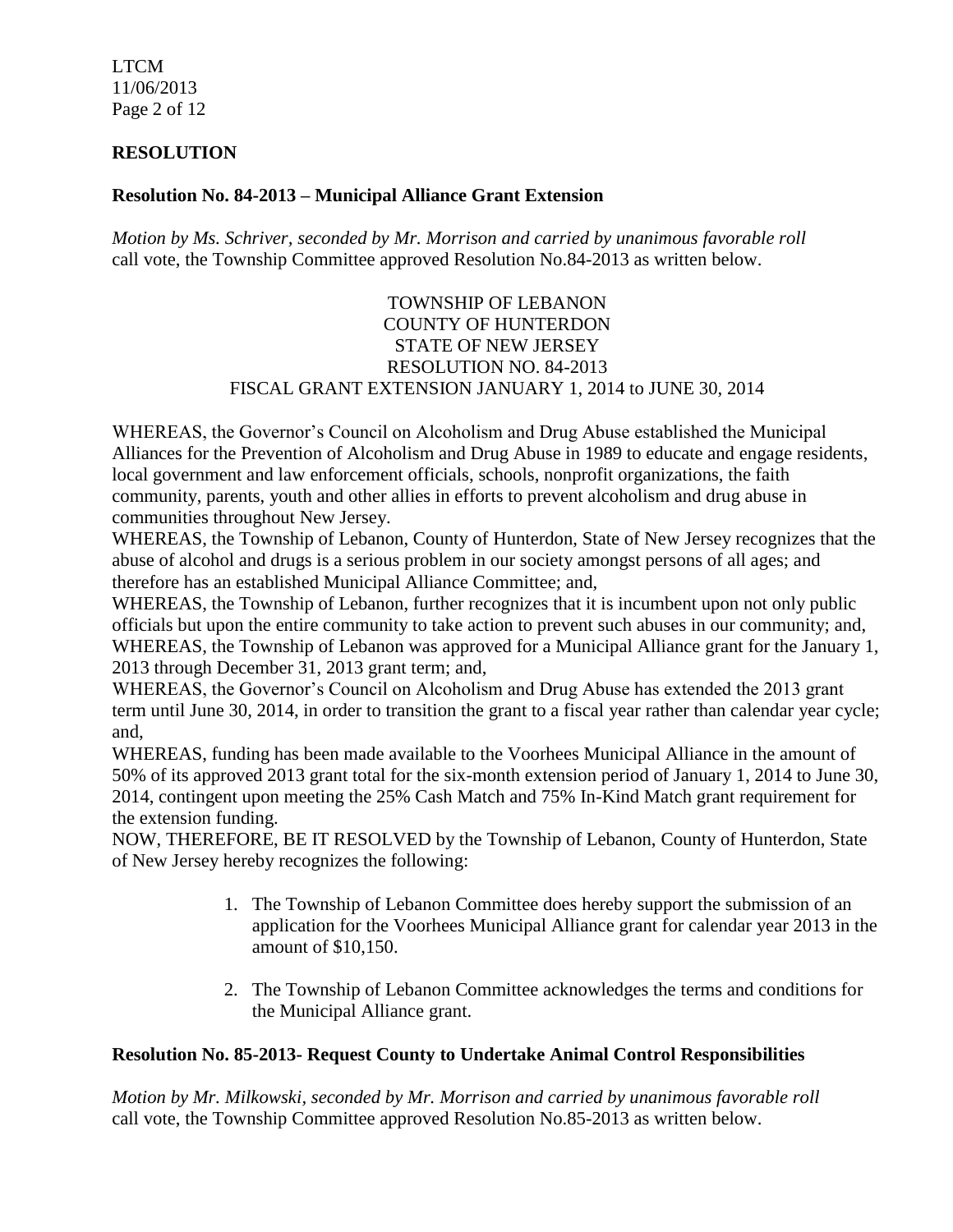### TOWNSHIP OF LEBANON COUNTY OF HUNTERDON STATE OF NEW JERSEY RESOLUTION 85-2013

## Resolution Requesting that the County of Hunterdon Undertake the Animal Control Officer Responsibilities for Hunterdon County Municipalities

WHEREAS, the County of Hunterdon is composed of 26 municipalities whose populations range in size from the smallest, Stockton Borough, with a population of 538, to the largest, Raritan Township, with a population of 22,185; eight of the municipalities in the County have a population of under 2,000 and 22 of the 26 municipalities have a population of under 6,000. Accordingly, the vast majority of municipalities in Hunterdon County are smaller ones which do not have large administrative staffs; and

WHEREAS, notwithstanding the size of the majority of municipalities in the County, *N.J.S.A.*  4:19-15.16 requires the governing body of each municipality appoint a certified animal control officer responsible for animal control within the jurisdiction of the municipality and who shall enforce and abide by statutory requirements for such an office; and

WHEREAS, *N.J.S.A.* 4:19-15.16.a. establishes the certification requirements for animal control officers and mandates the establishment of rules and regulations for the training and educational qualifications for certified animal control officers; and

WHEREAS, *N.J.S.A.* 4:19-15.16 mandates municipalities take into custody and impound dogs and other animals which are believed to be strays, dogs off the premises of the owner, any off premises female dog in season, any dog or other animal which is suspected of being rabid, any dog off the premises of the owner judged by the certified animal control officer to be ill, injured or creating a threat to public safety or welfare; and

WHEREAS, *N.J.S.A.* 4:19-15.16 establishes the procedure as to how the certified animal control officer is to take into custody and impound dogs or other animals required to be collected and further provides that those animals are to be turned over to a shelter, pound or kennel; and

WHEREAS, prior to the adoption of the more demanding requirements for certification of animal control officers and the collection of animals meeting the definition of the statutory requirements, dog and other animal control activities were often carried out by humane shelters or individuals known as dog catchers; and

WHEREAS, the increased professionalism required of animal control officers has decreased the number of suitable candidates for this position; and

WHEREAS, the number of shelters which are convenient to municipal locations willing to take dogs or other animals collected by the animal control officer has diminished for various reasons; and

WHEREAS, it has become increasingly difficult for municipalities in the County of Hunterdon to fulfill their statutory responsibilities with respect to stray dogs and other animals; and

WHEREAS, the State of New Jersey has a strong policy to encourage shared services to reduce the costs of municipal services; however, there are few economic benefits to be achieved by individual municipalities sharing an animal control officer because of the nature of the service. However, significant efficiencies of scale could be achieved if a county-wide animal control officer was created; and

WHEREAS, in larger municipalities the animal control officer usually reports to the municipal health officer; and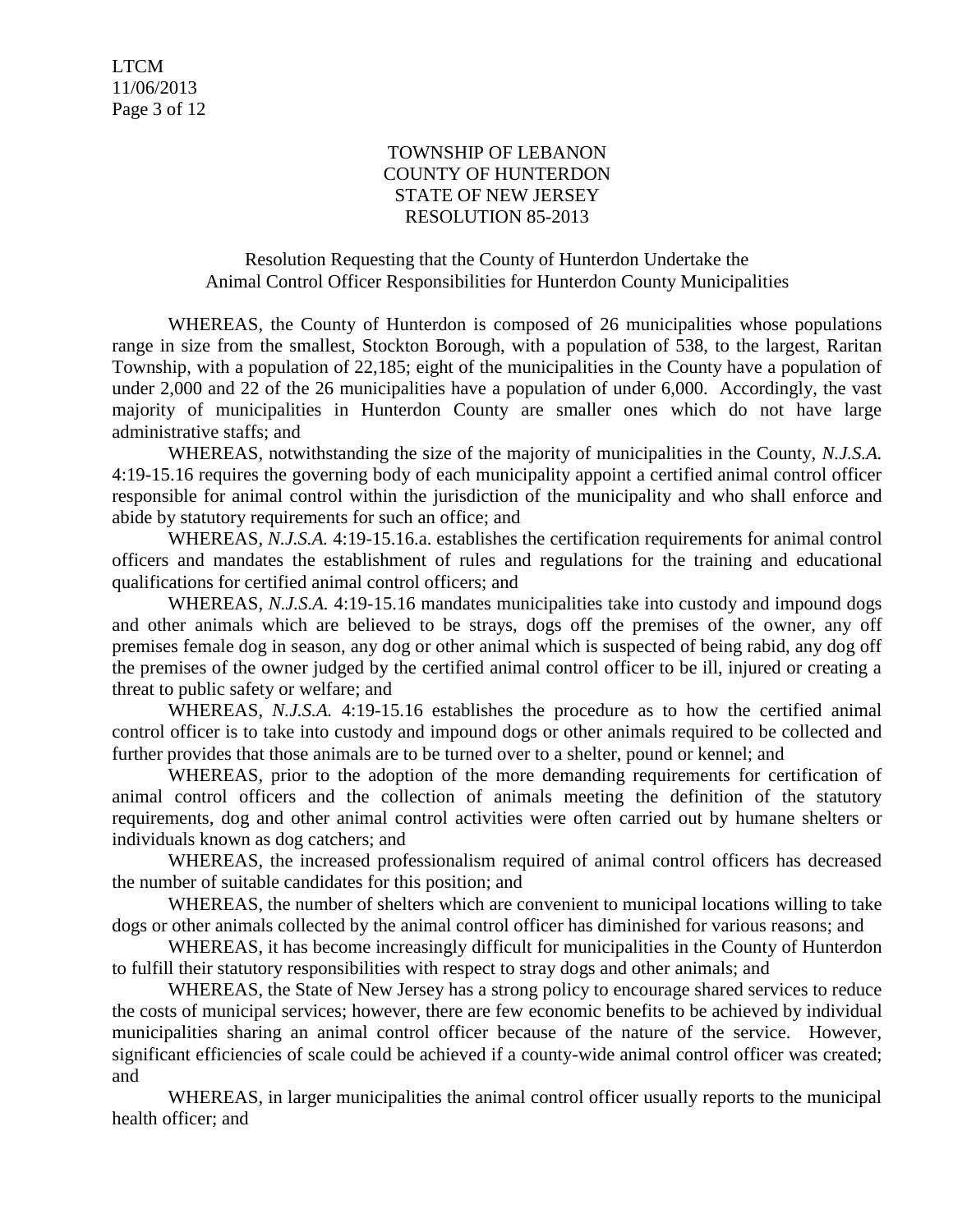LTCM 11/06/2013 Page 4 of 12

WHEREAS, in Hunterdon County most, if not all, municipalities do not have their own health officer, but delegate the administrative responsibilities of their Boards of Health to the County of Hunterdon Division of Public Health Services; and

WHEREAS, having a countywide animal control officer(s) under the jurisdiction of the Hunterdon County Division of Public Health Services will increase professionalism, reduce the cost of providing animal control services and provide for more efficient use of the vehicles and equipment.

WHEREAS, it would make sense for the County of Hunterdon to create the office of animal control officer within the Division of Public Health Services, which has the experience and administrative capacity to efficiently hire animal control officers and oversee their day-to-day activities.

NOW, THEREFORE, BE IT RESOLVED, by the Lebanon Township Committee of the Township of Lebanon, Hunterdon County, New Jersey, as follows:

- 1. The Lebanon Township Committee strongly urges the Hunterdon County Board of Chosen Freeholders to initiate a study of the appropriate benefits of a County take over the functions of the municipal animal control officer in any municipality which, by Resolution, requests that the County take over its animal control requirements; and
- 2. The Lebanon Township Committee requests that the State Senators and Assemblymen who represent municipalities in the County of Hunterdon, petition the State of New Jersey to provide funding for the study of a plan to have the County of Hunterdon take over the animal control responsibilities from municipalities which request that service; and
- 3. The Township Clerk is directed to send a copy of this Resolution to the following:
	- A. The Hunterdon County Board of Chosen Freeholders;
	- B. The Mayor and Governing Body of each of the 26 municipalities in the County of Hunterdon; and
	- C. Each State Senator and Assemblymen who represent any municipalities in the County of Hunterdon.

#### **OLD BUSINESS**

#### **DPW Manager – Request to Award Bid for Dump Truck**

Attorney Cushing stated that there were two bids received for the dump truck. The apparent low bidder was Mid-Atlantic Truck Center in the amount of \$158,923.00. The second bid was from Brown's Hunterdon International in the amount of \$162,975.00. Attorney Cushing stated that there was confusion in the bidding process as to whether a 60 month warrantee had been requested. It was concluded at the last meeting that since the warrantee was not included in the bid specifications it could not be considered when comparing the two bids as Mid-Atlantic did not include it as part of the bid. The warrantee was put aside as an item required for the bid. Attorney Cushing stated that Warren Gabriel determined that the Mid-Atlantic bid was not compliant. There is now the question of whether or not the low bidder actually met the bid specifications. At the last meeting the Township Committee considered either rebidding or asking Mid-Atlantic to make a presentation to the Committee to inform them as to why their bid would be considered equivalent and how they met the requirements of the bid specifications. The Committee decided to have the two vendors at this meeting to address the Committee's concerns. Attorney Cushing sent a letter to Mid-Atlantic and Brown's Hunterdon International inviting them to the meeting to present evidence.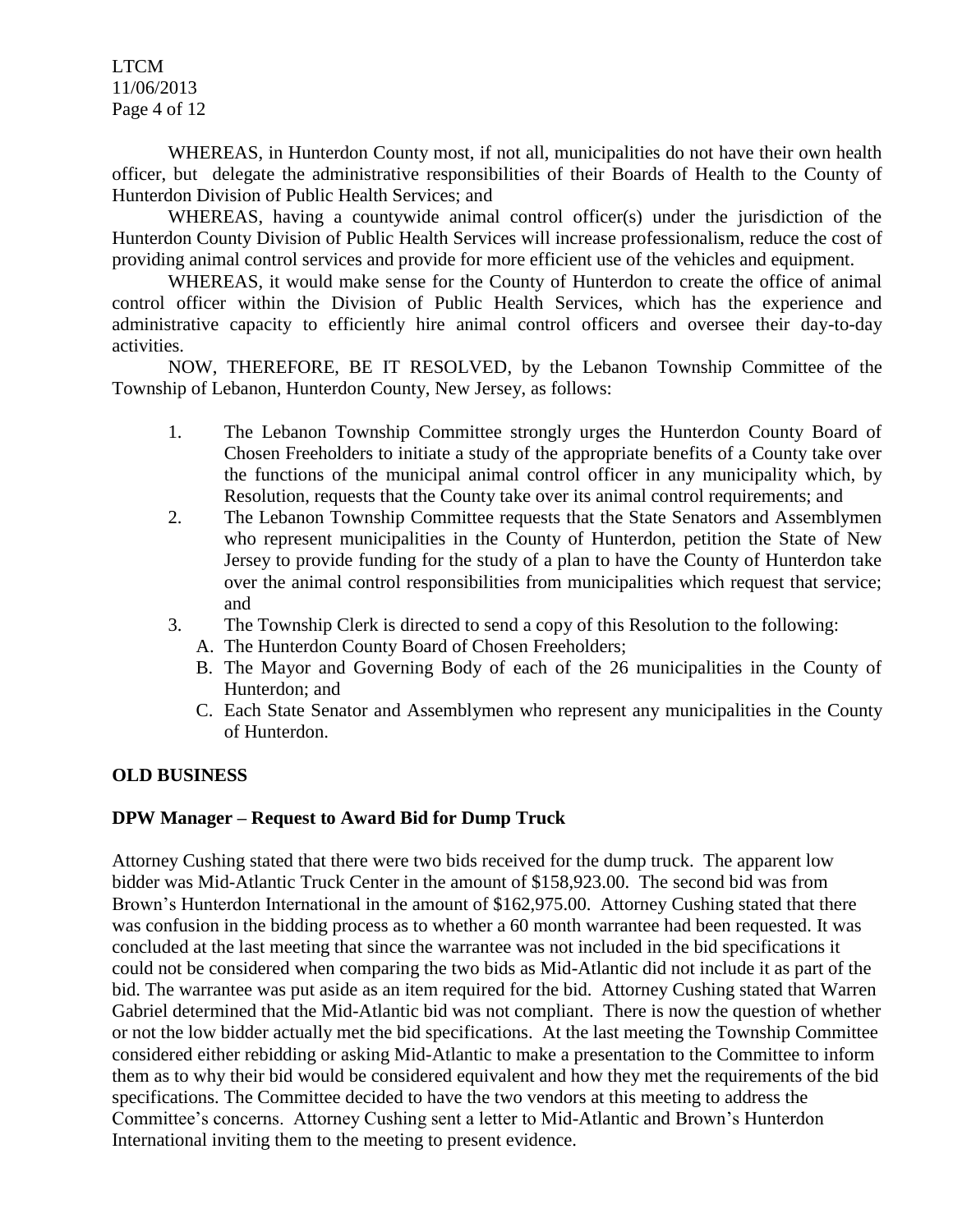LTCM 11/06/2013 Page 5 of 12

DPW Manager Warren Gabriel stated that he feels that there were a few items in Mid-Atlantic's bid that were not in compliance with the specifications. There were issues with the plow and the hydraulic system. The recently purchased DPW trucks all have touch screens and the Mid-Atlantic bid provides for a different screen that is not completely a touch screen. Mr. Gabriel stated that he would like the screens to all be the same to have uniformity for the employees. Mr. Gabriel stated that the doghouse is in the body of the recently purchased trucks and it has been found that when loading the trucks the doghouse gets hit. Mr. Gabriel stated that the employees are cautious when loading the trucks but it still gets hit. Mr. Gabriel stated that with the last truck purchased the doghouse was on the inside of the truck to avoid the problem.

Mr. Gabriel stated that the warrantee issue keeps coming up and he clarified that there were no sidebar discussions with either vendor relative to such. Mr. Gabriel provided Brown's with a VIN# and told them that the Township wanted to match that truck in order to obtain the specifications for the new truck. Mr. Gabriel stated that the last truck was purchased through Morris County Co-op. Mid-Atlantic had built the last three trucks purchased by the Township. Mr. Gabriel stated that he feels that Mid-Atlantic should have been aware of the warrantee issue as it was raised each time a truck was purchased from them. It was always kept as an option. Mr. Gabriel contacted Browns after the bid opening for clarification on the warrantee because there was warrantee documents included in the bid paperwork. He was informed that the warrantee was included in the cost of the bid. Mid-Atlantic has the warrantee listed but as an option. If the warrantee is added to the Mid-Atlantic proposal they will be \$400 over Brown's bid.

Attorney Cushing stated that legally he does not believe that the Committee can consider the warrantee issue as there are ambiguities.

Mr. Bob Feldman and Mr. Andy Sanchez were present to represent Mid-Atlantic Truck Center and Sanchez Equipment. Mr. Sanchez stated that he met with Mr. Gabriel to inquire on questions he had with the bid specifications. He wanted to know Mr. Gabriel's reason for making alterations from the prior truck specifications; with regard to the doghouse and the hydraulic tanks.

Mr. Sanchez explained to the Committee the difference in the touch screen. It is not completely a touch screen there are knobs on the side of the screen.

Mr. Sanchez stated that they did not write the specifications but they will comply. Mr. Feldman stated that dump trucks are custom built for the individual and the user. There are items that can be considered standard for a truck that is constructed for snow and ice control but the types of controls and where certain apparatuses are placed on a truck are up to the individual based on their personal preference, geographic location and experience with a truck. Discussion was held on the doghouse placement and the touch screen. Mr. Feldman stated that the head sheet in the front of the body will be flat, there was no exception to that, the cylinder is where it is supposed to be and no exception was taken to it, the hydraulic tank will appear up high in the cradle where it is supposed to be and there is no exception to it. Mr. Feldman stated that there are however slight variations in the way that the touch screen works which is an exception.

Mr. Corey Brown was present to represent Brown's Hunterdon International along with Mr. Bruce Shultey who is the body and plow manufacture that Brown's bids with. Mr. Shultey stated that he provided Lebanon Township with the three past dump truck packages with Mid-Atlantic. Mr. Shultey stated that the changes that occurred were based on experience, availability of new products and the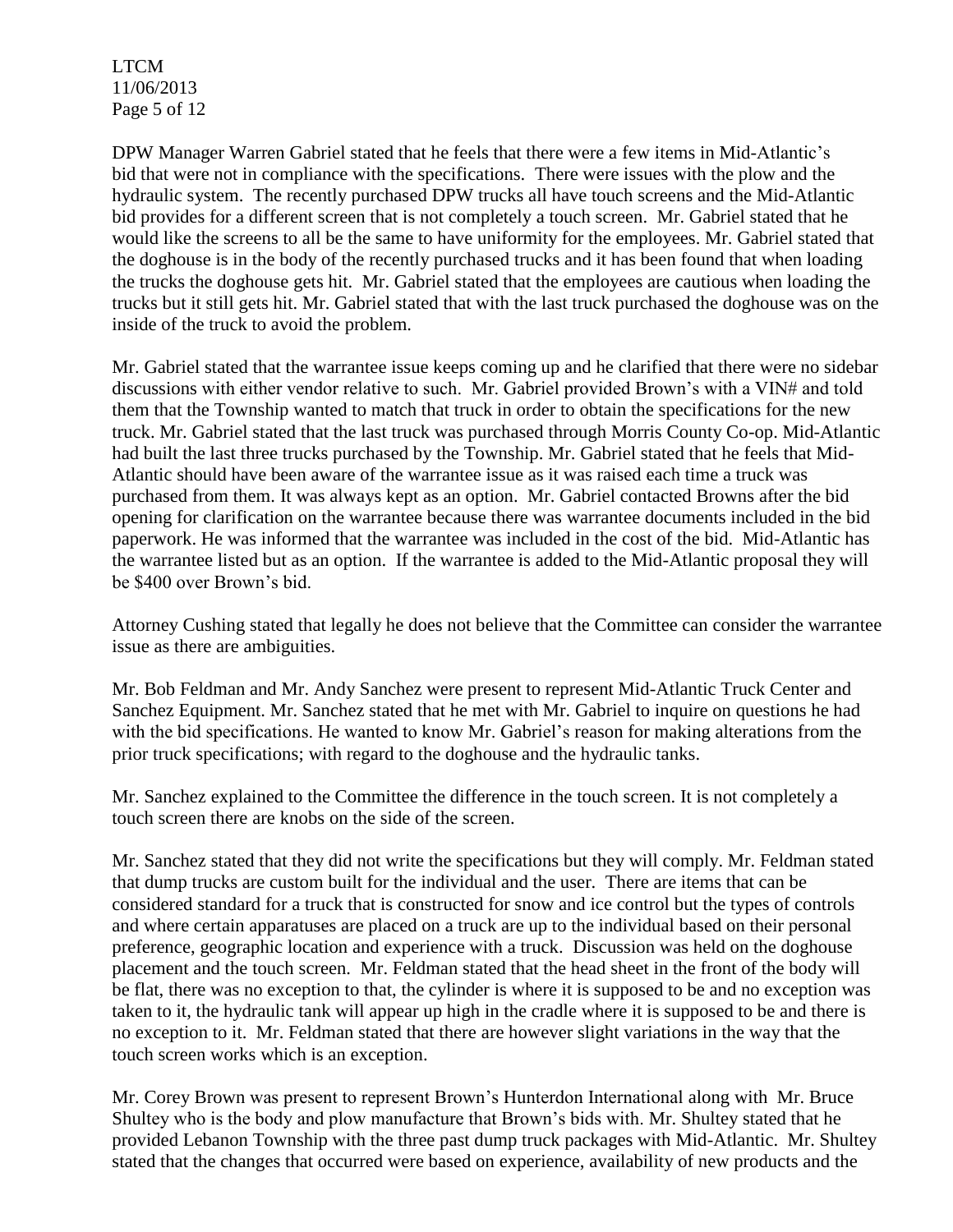LTCM 11/06/2013 Page 6 of 12

bids specifications clearly stating an external doghouse. Brown's had no exceptions in their bid. Mr. Shultey stated that he questions if Mid-Atlantic is in compliance with the bid specifications and if they took exceptions where they should have taken exceptions to. Mr. Shultey stated that Mid-Atlantic provided literature for a frame mounted combination tank and the specifications called for external mount with a cradle mounted reservoir and a cradle mounted valve enclosure. Mr. Shultey stated that these are two clearly different things. Mr. Shultey stated that the reason for the difference is for operator visibility. Mr. Shultey feels that this makes the Mid-Atlantic bid incompliant. Mr. Brown stated that the Township wrote a specification specifically around a certain body, plow and setup for their employees. If they knew that alternatives would have been accepted their price may have been cheaper as well. Mr. Brown stated that they bid exactly what the specifications asked for and that is what they will provide.

Attorney Cushing stated that the Committee needs to consider if they feel that the bid from Mid-Atlantic complies or substantially complies with the bid specifications. Discussion was held in the placement of the hydraulic tank and the doghouse.

Browns provided pictures to the Committee (Exhibit  $A -$  Exhibit F) for them to have a better understanding of the location of the apparatuses.

The Committee asked questions of Mid-Atlantic regarding comments made by Brown's representatives. Mr. Feldman stated that the only exception he provided was the touch screen. Mayor McKee showed Mr. Feldman a picture of a new Township dump truck (Exhibit C) and asked if the truck he is proposing will be the same truck. Mayor McKee stated that the hydraulic tank is critical to the location. Mr. Feldman stated that the hydraulic tank will located in the same place. Mr. Feldman stated that there are no exceptions. Mr. Shultey commented that the specifications are not for the exact truck in Exhibit C. There have been some improvements. Mr. Brown stated that Mid-Atlantic is saying now, and after the fact, that they will comply with the specifications. Mr. Brown noted that this is not exactly what was provided for in Mid-Atlantic's literature and the products that they provided for in their bid. Mr. Brown questioned how it would be fair for the Committee to accept this proposal after the fact. Attorney Cushing stated that there are no exceptions so Mid-Atlantic is obligated to comply with the specifications. Mr. Shultey stated that there are five exceptions that go along with the touch screen.

Attorney Cushing stated that if the specifications stated a touch screen and the Mid-Atlantic bid is for a touch screen with knobs, the Committee needs to decide if it is acceptable. Does the Committee feel that the screen is a material variation from the specifications or do they find that it is a reasonable exception?

Mr. Milkowski stated that he does not see the screen as being a variation. Mayor McKee agreed and stated that the lowest truck bid meets the specifications other than the touch screen. Mr. Gabriel stated that there is an extended warrantee on the three new DPW truck and noted that if the Committee awards the bid to the lowest bidder, with the warrantee being an option, it will cost more for the truck than if awarded to Brown's. Attorney Cushing stated that if there is confusion about the bid specifications, then it is up to the Committee to decide if they should rebid or award a bid.

Mayor McKee stated that in his opinion, even though this is not the truck that Mr. Gabriel wants, he believes that the lower bid should succeed as there are such similarities to the truck, with the exception of the touch screen. Mayor McKee stated that in accepting the low bid the Committee cannot pay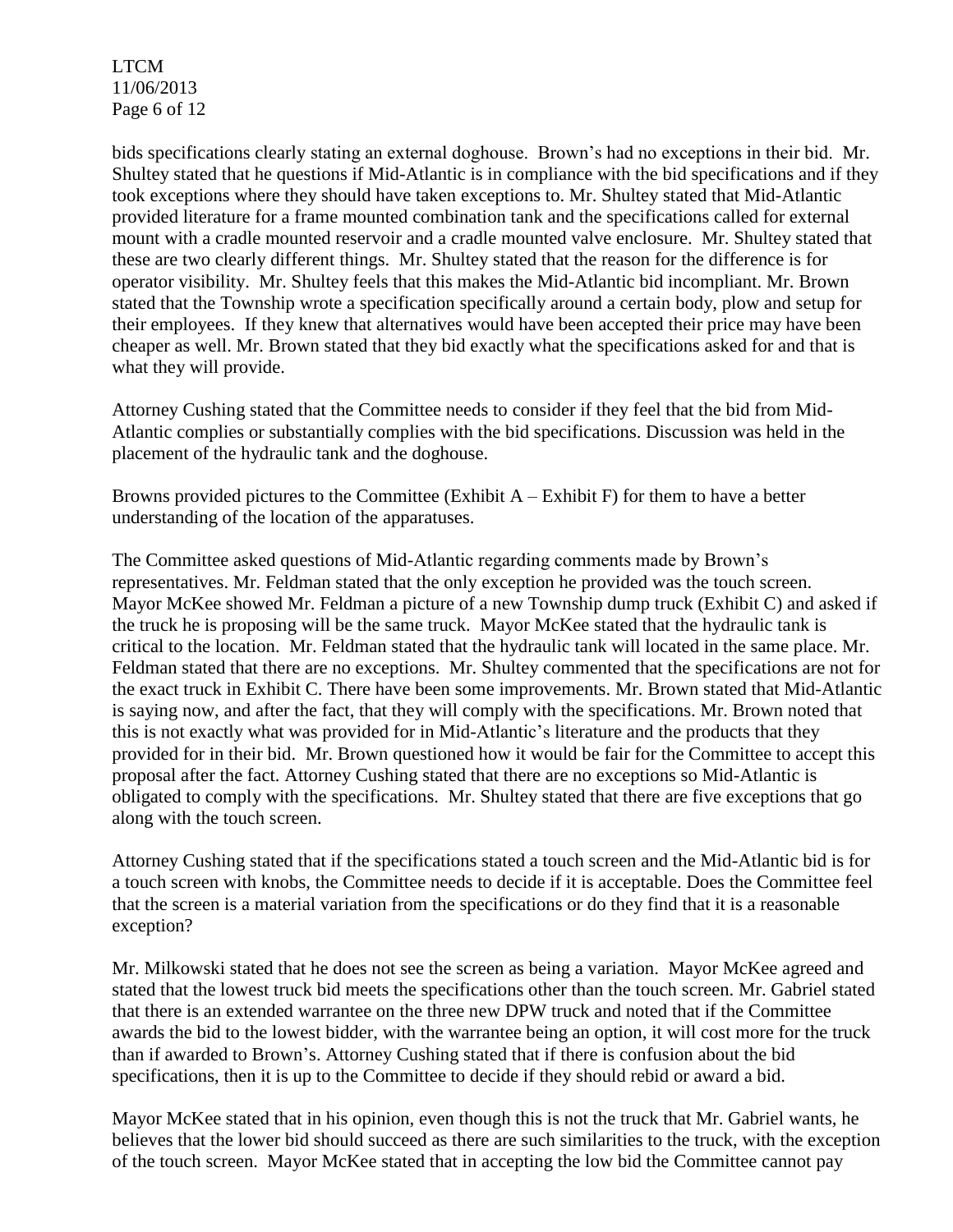LTCM 11/06/2013 Page 7 of 12

mind to the warrantee because it was not listed in both bids. Mr. Milkowski stated that he agrees with the Mayor. Mayor McKee stated that the only other option the Committee has is to seek new bids. Ms. Schriver stated that since there has been so much controversy over the issue it should be rebid. Mr. Milkowski stated that since the proposals are so similar he thinks that the Committee should proceed with the lowest bidder and questioned what the Township has to gain by rebidding. Mr. Morrison stated that he believes that the Committee should go with the low bidder.

*Motion by Mr. Morrison, seconded by Mr. Milkowski and carried by favorable roll call vote, the* Township Committee awarded the bid for the dump truck to Mid- Atlantic Truck Service for \$158,923.00. Mid-Atlantic is to comply with the bid specifications entirely. AYES: McKee, Milkowski, Morrison NAYS: Schriver

## **DPW Manager – New Pick-up Truck Bids**

The DPW Manager stated that he wrote the original bid specifications for a gas engine pick-up truck. After receiving approval from the Committee and the specifications being review by Attorney Cushing's office, Mr. Milkowski made the suggestion to Mr. Gabriel to look into the option of a diesel engine. When Mr. Gabriel sent out the bids specifications he asked for the cost for the diesel engine but did not actually write it into the specs. The Committee could not award the bid for the diesel truck based on the way the specifications were written. Mr. Gabriel has now reworded the specifications to include the diesel engine and a plow so the truck can be rebid. Mr. Gabriel asked for the original bids to be rejected.

*Motion by Mr. Milkowski, seconded by Ms. Schriver and carried by unanimous favorable roll call vote*, the Township Committee rejected the original bids due to issues pertaining to the specifications.

*Motion by Ms. Schriver, seconded by Mayor McKee and carried by unanimous favorable roll call vote,* the Township Committee authorized the DPW Manager to seek bids for a 2014 Pick-up Truck with a Durmax Diesel with an Allison Transmission and a plow.

#### **Best Practices 2013 Questionnaire – Authorize Mayor, CFO and Clerk to Sign**

Mayor McKee stated that after reviewing the Best Practices Questionnaire it was determined that questions 33 and 34 should have been answered as a "no or possibly as perspective" as opposed to being answered as a "yes". There is no effect on the Township's overall score of 90% and there will be 0% withheld from State Aid.

*Motion by Ms. Schriver, seconded by Mr. Morrison and carried by unanimous favorable roll call vote,* the Township Committee approved the Best Practices 2013 Questionnaire and authorized Mayor, Clerk and CFO to sign.

#### **Library Ponding Issue – Nancy Lawler Correspondence**

Mayor McKee stated that Nancy Lawler of the EOS Committee met with Fred Schnoenagel, a soil scientist at NRCS (National Resource Conservation Service) about the ponding issue at the Library. Mr. Schnoenagel suggested that he could come to the Library to look at the soil profile. This would involve bringing some equipment on the property and taking a sample. Mr. Schnoenagel also noted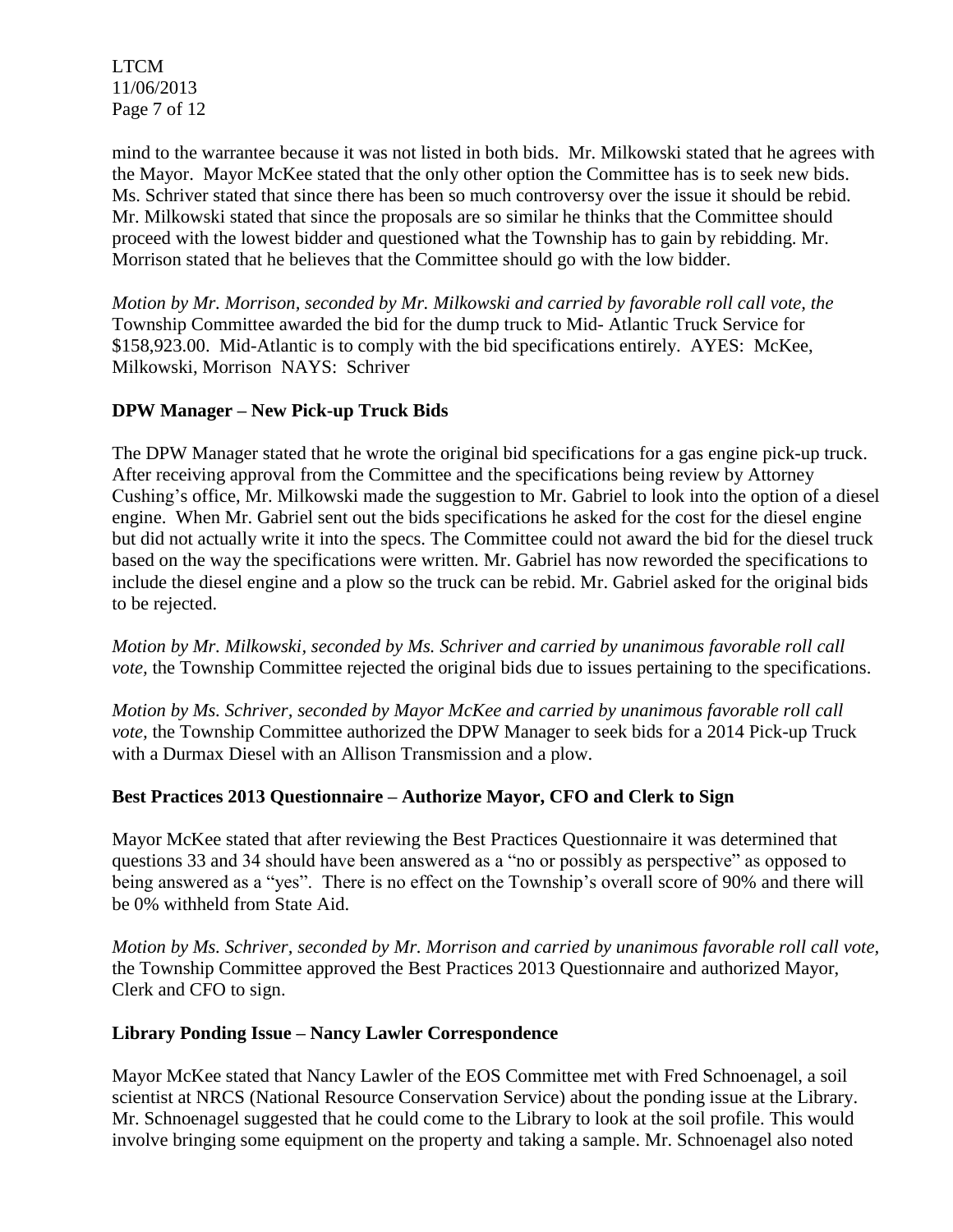LTCM 11/06/2013 Page 8 of 12

concerns that if the property remains wet it may create a problem with the limestone underneath. The work profile will be at no cost to the Township.

Mr. Milkowski stated that he contacted the Engineer and he has not heard anything from the County regarding the issues brought to them by the Township Engineer and Committee. Mr. Milkowski stated that he would like to wait to see what the County is going to say as they may correct the problem. The Township Engineer will be reaching out to the County again.

Mr. Warren Newman stated that he had a conversation with the County Field Engineer last week and was informed that the intent of the County is to finish the paving of County Route 513 by the end of November. Time is of the essence as the County's roadwork will be completed at Bunnvale Road in the very near future. Mr. Newman stated that the soil profile is for investigation not for solutions to the

problem. Mr. Milkowski will attempt to strongly encourage the County to meet with the Township regarding the drainage.

The Committee authorized the Mayor to approve the soil profile within a week or so if the County does not proceed with correcting the problem. The profile is to be done at no cost to the Township.

## **Squad Building Lease**

Attorney Cushing stated that the Squad Building Lease work is going well. Ms. Schriver and Mr. Cryan have been working on it extensively. They have met with Fire Department members. There is an additional draft lease prepared which will be discussed in closed session tonight along with policy issues. Another meeting will be held with the Fire Department to ensure that the lease language is satisfactory. The goal is to have the lease finalized by January 2014.

#### **NEW BUSINESS**

# **NJ State Firemen's Association Membership Application Jared J. Patriarca**

*Motion by Ms. Schriver, seconded by Mr. Milkowski and carried by unanimous favorable roll call* vote, the Township Committee approved the NJ State Firemen's Association Membership Application for Jared J. Patriarca.

#### **Raffle Application - PTSO Voorhees High School Inc. – May 6, 2014**

*Motion by Mr. Milkowski, seconded by Ms. Schriver and carried by unanimous favorable roll call* vote, the Township Committee approved a Raffle Application - PTSO Voorhees High School Inc. for an event to be held on May 6, 2014.

#### **LTEOS – Warren Newman – Grant Opportunity**

Mr. Warren Newman stated that on October 31, 2013 there was an announcement made regarding the Application program for Sustainable NJ Small Grants. As the Township is a participant of the Sustainable NJ Program and has an active Green Team it is able to submit a proposal for a \$2000.00 Capacity Building Grant. Mr. Newman stated that the application is due to be submitted by January 26, 2014. The grant is a one year work plan; April 2014 to March 2015.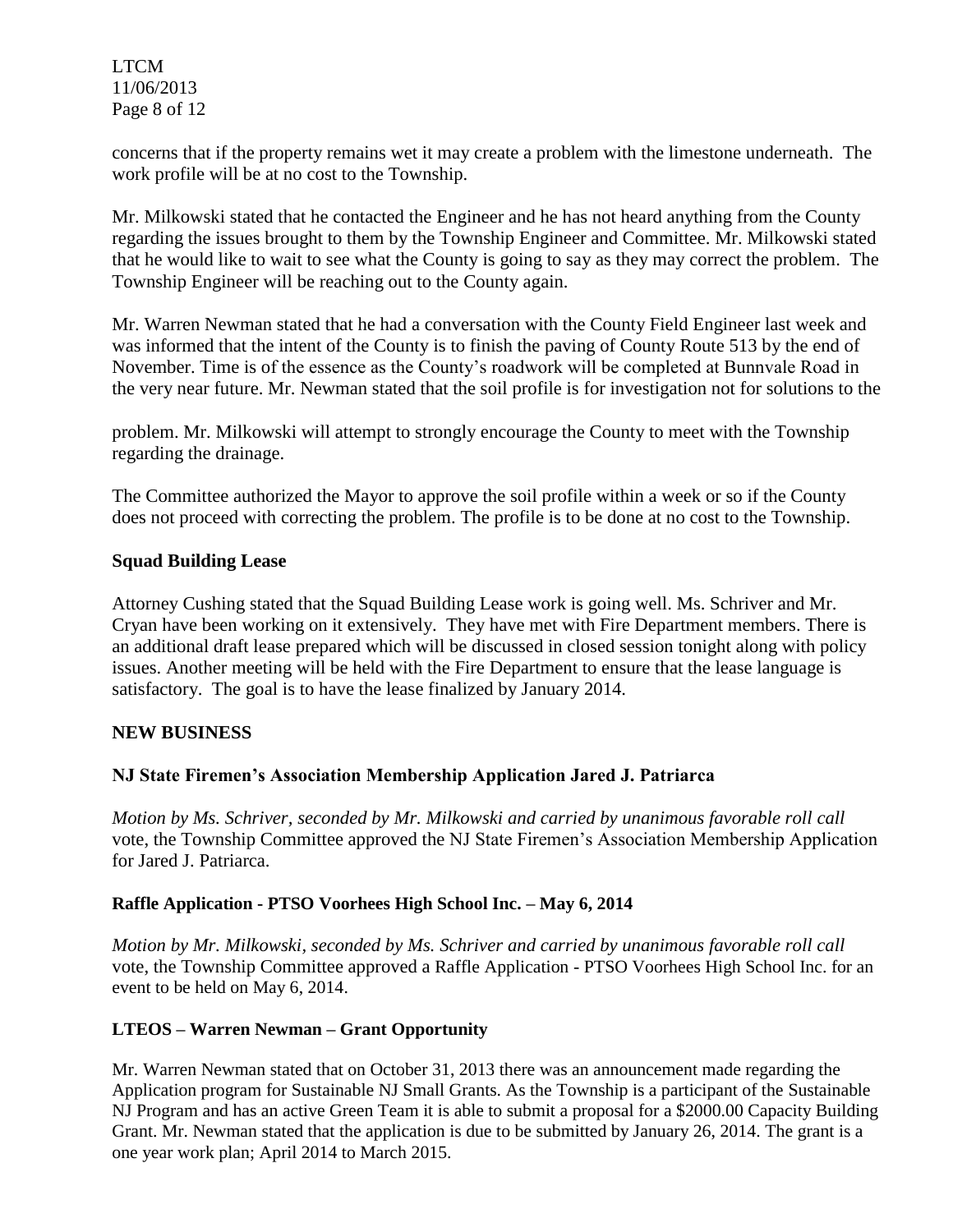LTCM 11/06/2013 Page 9 of 12

*Motion by Ms. Schriver, seconded by Mayor McKee and carried by unanimous favorable roll call* vote, the Township Committee approved Resolution No. 86-2013 as written below.

# TOWNSHIP OF LEBANON COUNTY OF HUNTERDON STATE OF NEW JERSEY RESOLUTION NO. 86-2013

# Resolution of Support from Local Governing Body Authorizing the Sustainable Jersey Grant Application

WHEREAS, a sustainable community seeks to optimize quality of life for its residents by ensuring that its environmental, economic and social objectives are balanced and mutually supportive; and WHEREAS, the Township of Lebanon strives to save tax dollars, assure clean land, air and water, improve working and living environments; and

WHEREAS, the Township of Lebanon Township is participating in the Sustainable Jersey Program; and

WHEREAS, one of the purposes of the Sustainable Jersey Program is to provide resources to municipalities to make progress on sustainability issues, and they have created a grant program called the Sustainable Jersey Small Grants Program;

THEREFORE, the Committee of the Township of Lebanon has determined that Lebanon Township should apply for the aforementioned Grant.

THEREFORE, BE IT RESOLVED, that the Committee of the Township of Lebanon, County of Hunterdon, State of New Jersey, authorize the submission of the aforementioned Sustainable Jersey Grant application.

# **PRESENTATION OF VOUCHERS**

Committee Members provided a description of vouchers exceeding \$1000.00.

*Motion by Ms. Schriver, seconded by Mr. Morrison and carried by unanimous favorable roll call vote,* the Township Committee approved the November 6, 2013 bill list in amount of \$118,349.04 with the addition of a payment to Ford Motor Credit in the amount of \$13,469.96; total \$131,819.00.

# **CORRESPONDENCE**

- a. Township Historian's October 3, 2013 Meeting Minutes
- b. The Hunterdon Humane Animal Shelter 2014 Animal Control Services

# **PUBLIC COMMENTS**

*Motion by Mr. Milkowski, seconded by Ms. Schriver, and carried by unanimous favorable roll call*  vote*,* the Township Committee opened the Public Comment portion of the meeting at 8:23 p.m.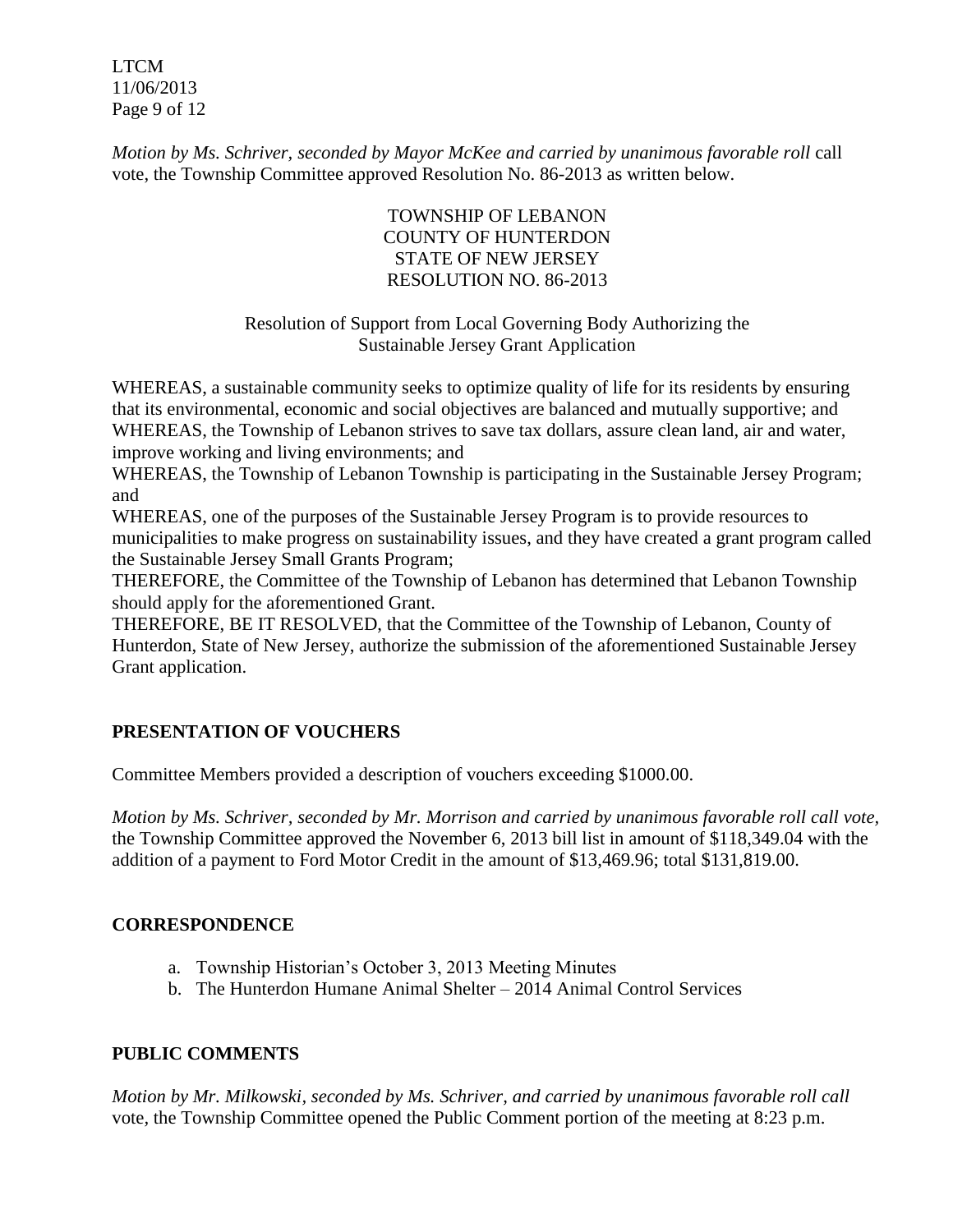LTCM 11/06/2013 Page 10 of 12

Ms. Laurie Hoffman stated that the Tree Lighting Ceremony will take place on December 4, 2013 at 6 p.m. prior to the Committee meeting. Refreshments will be served after the ceremony, at the firehouse. Ms. Hoffman informed the Committee that on May 3, 2014 the Historians will conduct a walk of the Swackhammer Church as part of Hunterdon County's 300<sup>th</sup> Anniversary.

Ms. Hoffman asked the Committee how the County can just ignore the Township's concerns with the drainage at the Library. Mr. Milkowski has asked for maps and they keep ignoring his request. She does not understand how can they have the water go into the C-1 trout producing stream. Mr. Warren Newman stated that the reason the road is being resurfaced again, so soon, is because the asphalt used in 2005-2006 was substandard. Ms. Hoffman suggested calling the County Engineer. Discussion was held on the flow of the stormwater.

Mr. John Kneafsey, Vice President of the Fire Department, stated that he was present to address a letter that was sent to the Committee last month regarding the Fire Department's coverage of EMS calls. Mr. Kneafsey stated that at the request of the Committee he submitted an EMS report in June and stands by his that report 100%. Mr. Kneafsey stated that the letter submitted by Ms. Mayberry calls into question the integrity of the Fire Department and him personally. Mr. Kneafsey noted that the Fire Department will continue to provide EMS and Fire Service to the Township and will not quit.

Mr. Victor Hoffman questioned what will happen once the paving is done on Route 513 and nothing is resolved. Mayor McKee stated he will call the County Engineer and make a last minute effort to have the issue addressed. Discussion was held on easements and water flow. Mr. Hoffman feels that the Township is tippy toeing around and not taking action. Mr. Hoffman stated that he has lived in his house for sixty years and knows the brook. There is more water in the brook now than when he was a child. He is concerned for his home.

Mr. Lou Perry stated that he belongs to the Fire Department and has been a member for 35 years. Mr. Perry is disturbed with the letter from Ms. Nancy Mayberry. He realizes that everyone on the Committee received the letter and questions why no one is backing the Fire Department. Mr. Perry asked if there is any reaction by the Committee and inquired on if they think that the letter is accurate. Mr. Perry stated his concerns with Ms. Mayberry putting the Fire Department and Mr. Kneafsey on the spot and stated that she did not come to state her issues to the Department. Mr. Perry questioned who the people are that are complaining to Ms. Mayberry. Mr. Perry stated that no one should be able to make accusations against the Department and not explain them. Mr. Perry stated that anyone can write a letter and stated things but you need proof and he does not think Mrs. Mayberry has any proof. If so let the Department know.

Ms. Laurie Hoffman stated that the Synod is now ready to turn the Swackhammer Church over to the Historians for \$1.00. The Historians are hoping to have a meeting on November 7, 2013 to see if the Historians want to take over the property or if they choose to form a not-for-profit group to take it. Attorney Cushing stated that the Township's view is to keep the Church separate from the Historians. Attorney Cushing stated that he received a call from Attorney Steve Gruenberg who is going to help a group develop a 501c3 corporation. Attorney Cushing stated that to help Mr. Gruenberg and the group out he sent him back title, some history of the church and information received from the Lutheran Synod. Ms. Hoffman stated that the Historians need to decide if the not-for-profit group will take the property or if the Township will. Attorney Cushing stated that the Township does not want to take on the responsibility of the property but will cooperate in the formation of the 501c3 corporation.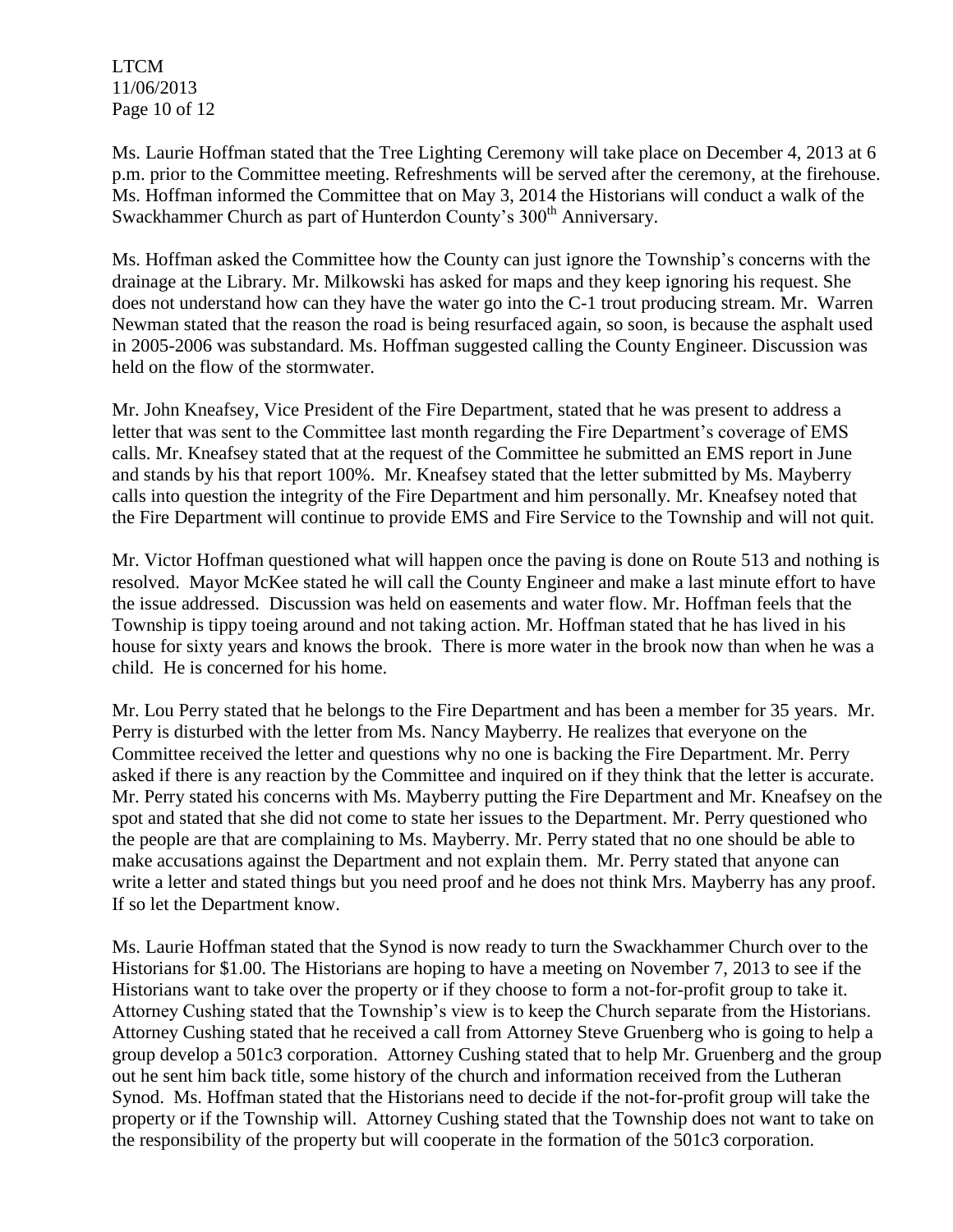LTCM 11/06/2013 Page 11 of 12

*Motion by Mr. Milkowski, seconded by Ms. Schriver and carried by unanimous favorable roll call*  vote*,* the Township Committee closed the public comment portion of the meeting at 8:46 p.m.

### **Resolution No 87-2013 –Executive Session**

*Motion by Ms. Schriver, seconded by Mr. Milkowski and carried by unanimous favorable roll call vote,* the Township Committee approved Resolution No. 87-2013 and convened in executive session at 8:48 p.m.

> TOWNSHIP OF LEBANON COUNTY OF HUNTERDON STATE OF NEW JERSEY RESOLUTION NO. 87-2013

#### RESOLUTION AUTHORIZING EXECUTIVE SESSION

WHEREAS, the Open Public Meetings Act; *N.J.S.A.* 10:4-6 *et seq*., declares it to be the public policy of the State to insure the right of citizens to have adequate advance notice of and the right to attend meetings of public bodies at which business affecting the public is discussed or acted upon; and

WHEREAS, the Open Public Meetings Act also recognizes exceptions to the right of the public to attend portions of such meetings; and

 WHEREAS, the Mayor and Committee find it necessary to conduct an executive session closed to the public as permitted by the *N.J.S.A*. 40:4-12; and

 WHEREAS, the Mayor and Committee will reconvene in public session at the conclusion of the executive session;

 NOW, THEREFORE, BE IT RESOLVED by the Mayor and Committee of the Township of Lebanon, County of Hunterdon, State of New Jersey that they will conduct an executive session to discuss the following topic(s) as permitted by *N.J.S.A*. 40:4-12:

\_\_\_\_\_\_A matter which Federal Law, State Statute or Rule of Court requires be kept confidential or excluded from discussion in public (Provision relied upon:

\_\_\_\_\_\_A matter where the release of information would impair a right to receive funds from the federal government;

\_\_\_\_\_\_A matter whose disclosure would constitute an unwarranted invasion of individual privacy;  $X$  A collective bargaining agreement, or the terms and conditions thereof (Specify contract: \_\_\_\_\_\_\_\_\_\_\_\_\_\_\_\_\_\_\_\_\_\_\_\_\_\_\_\_\_\_\_\_\_\_\_\_\_\_\_\_\_\_\_);

 A matter involving the purpose, lease or acquisition of real property with public funds, the setting of bank rates or investment of public funds where it could adversely affect the public interest if discussion of such matters were disclosed; Real Estate Acquisitions

\_\_\_\_\_\_Tactics and techniques utilized in protecting the safety and property of the public provided that their disclosure could impair such protection;

\_\_\_\_\_\_Investigations of violations or possible violations of the law;

 $\qquad \qquad ; \qquad$ 

 X Pending or anticipated litigation or contract negotiation in which the public body is or may become a party; (The general nature of the litigation or contract negotiations is**: Centurion**

\_\_\_Professional Service Contracts\_\_\_\_\_\_. The public disclosure of such information at this time would have a potentially negative impact on the municipality's position in the litigation or negotiation; therefore this information will be withheld until such time as the matter is concluded or the potential for negative impact no longer exists.)